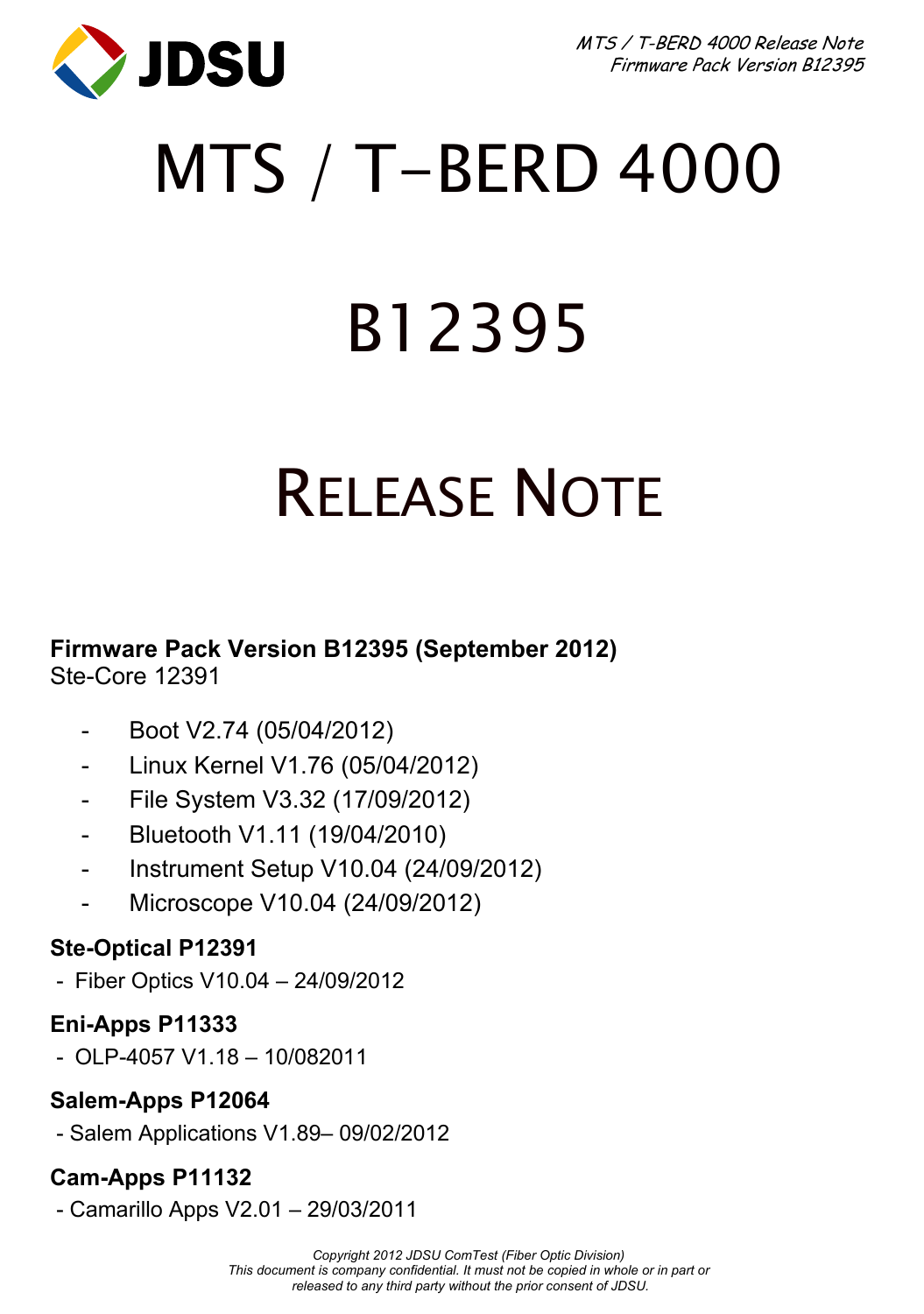

## **CONTENTS**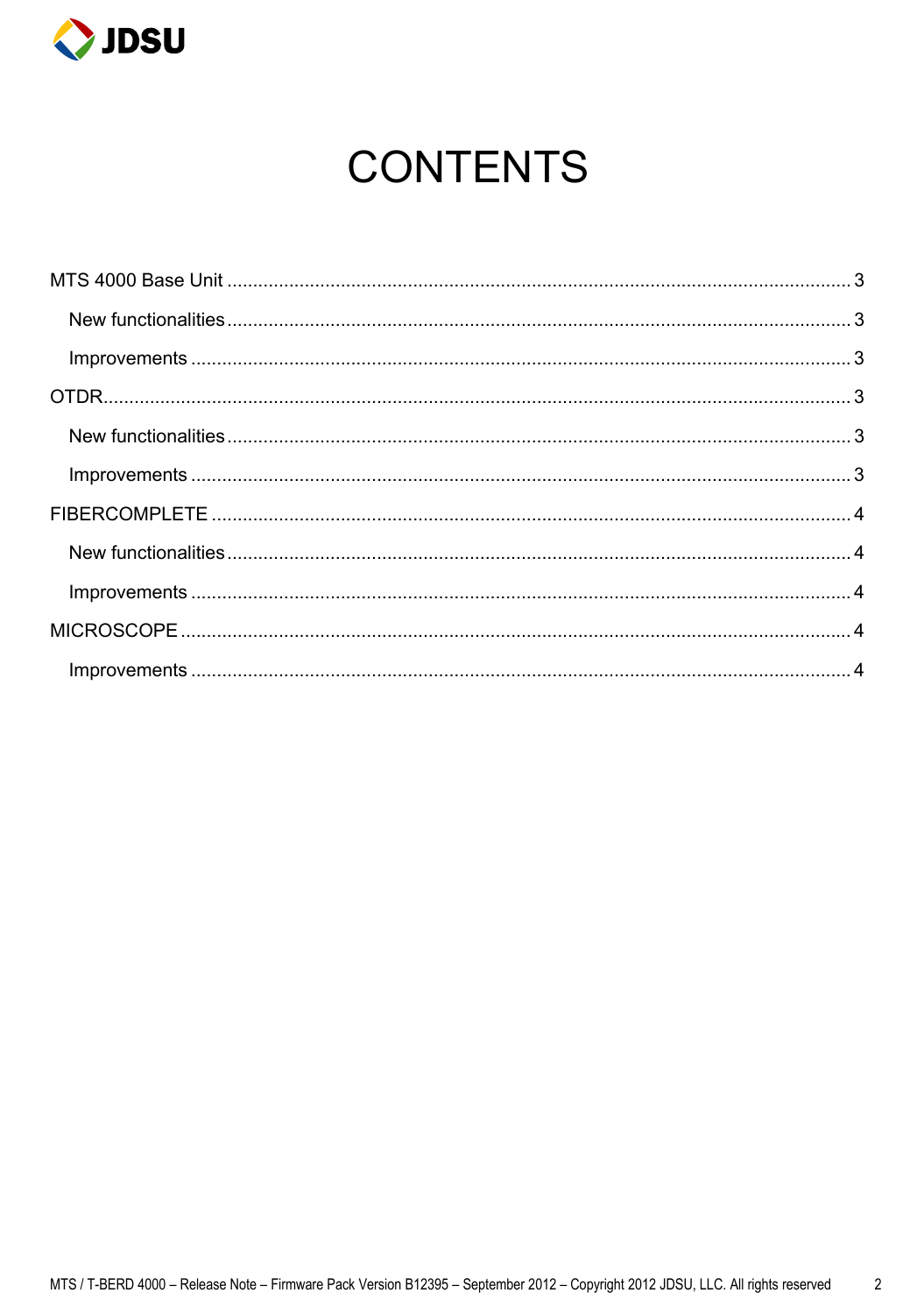

## <span id="page-2-0"></span>MTS 4000 Base Unit

#### *New functionalities*

- <span id="page-2-1"></span> $\triangleright$  SmartAccessAnywhere function now available with Level 1
- $\triangleright$  Automatic detection of new upgrade via network
- $\triangleright$  Enabling network connection with or without proxy, even if the proxy is set

#### <span id="page-2-2"></span>*Improvements*

- $\triangleright$  Seiko printout now with limited empty lines after table
- $\triangleright$  Better management of Asian characters on file naming (including directory & file)
- $\triangleright$  Improved downgrade capability
- $\triangleright$  Blue screen issue solved
- $\triangleright$  Improvement on JDSU server upgrade
- $\triangleright$  Improved management of directory (between disk and bluetooth)

## <span id="page-2-3"></span>**OTDR**

#### *New functionalities*

- <span id="page-2-4"></span>> Management of LA OTDR module
- Management of SmartLink firmware option
- $\triangleright$  Management of customer firmware option
- $\triangleright$  New PDF report generation of multiple functions
- $\triangleright$  Display of location "A" and "B" on signature (when the associated fields are empty)
- $\triangleright$  Ability to move from full trace to half trace by clicking into the overview area
- $\triangleright$  Ability to go to next trace by clicking into the full summary area
- $\triangleright$  Traffic detection shown with "LFD" on overview
- $\geq$  Addition of new menu to select attenuation values or not on table

#### <span id="page-2-5"></span>*Improvements*

- $\triangleright$  Improved autoconfig for short links
- $\triangleright$  Better management of launch cable (display of events after receive cable)
- $\triangleright$  If locations are named "O" or "E" only, they are no longer converted into "A" and "B".
- $\triangleright$  The wavelength code on the filenaming is now with 4 characters instead of 2
- $\triangleright$  Improved management of filenaming with locations A & B
- $\triangleright$  Improved management of cursors after auto zoom
- $\triangleright$  Better management of Telcordia SOR fields
- $\triangleright$  Improvement on trace/event management